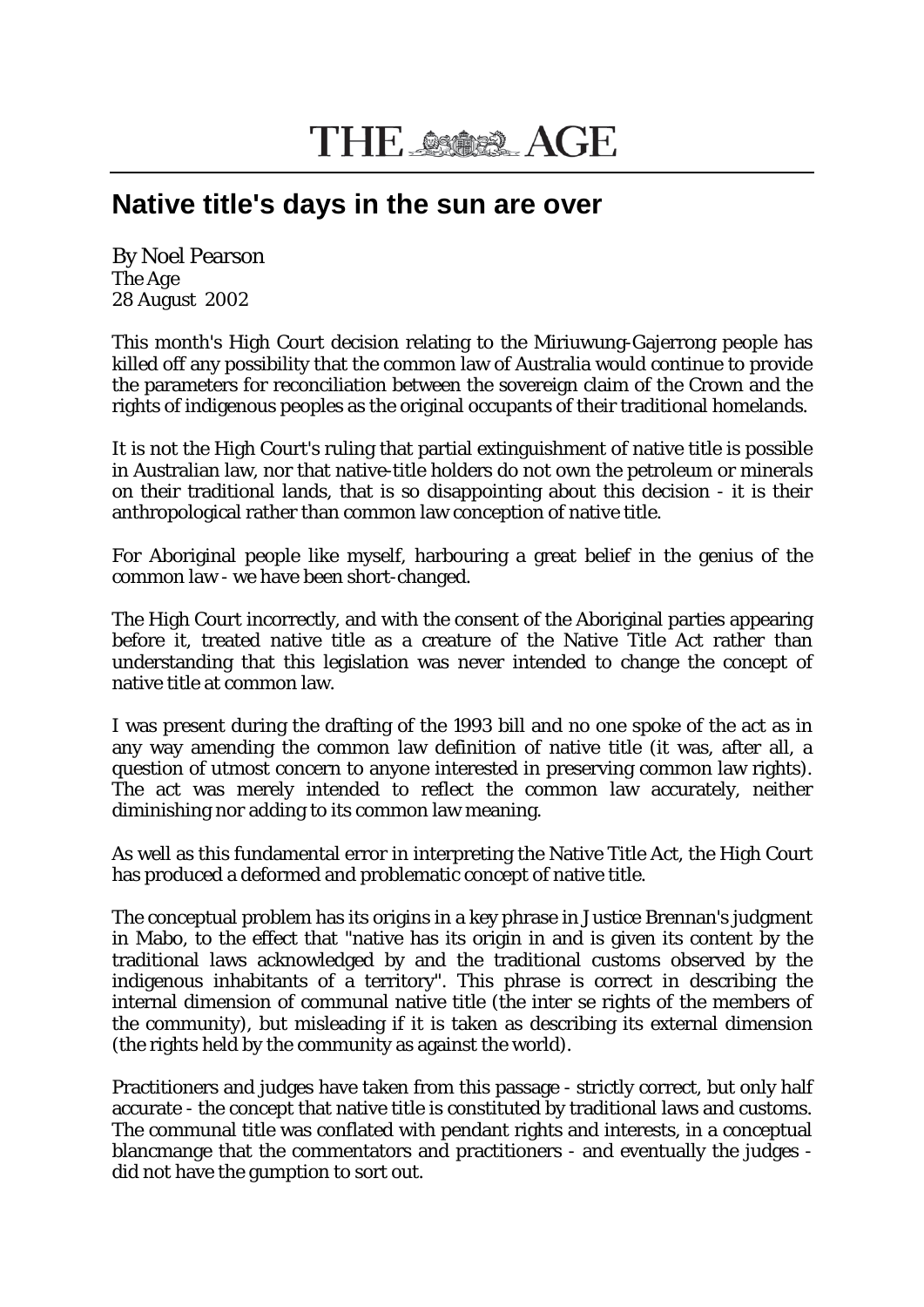The correct concept was established when the first native title cases in the English common law tradition were decided in the United States in the 1820s. The Supreme Court accorded the "Indians" the right to possession, based upon their occupation of land - consistent with the common law. The only relevance that the traditional laws and customs of the "Indians" had was in governing the allocation of rights, interests and duties within their tribe.

Therefore, properly understood, the possession of the indigenous peoples of Australia at the time of sovereignty included ownership of the fullest beneficial title to the land, which included ownership of all of the subsurface petroleum and minerals (with the probable exception of those precious metals that remained in the prerogative of the Crown). This title was, after Mabo, susceptible to extinguishment by valid act of the legislature.

The proper task of the common law courts today, therefore, is to start from the position of their original, unimpaired possession at the time of sovereignty.

The question of whether the Miriuwung-Gajerrong people continue to own the minerals and petroleum is one of deciding whether any valid act of the legislature has derogated from that possession. This requires an examination of whether mining and petroleum legislation in the state of Western Australia evinced a "clear and plain intention" to extinguish native title in such resources.

Instead, the High Court first asked, incorrectly, whether ownership of these resources was established by proof of traditional law and custom.

Many centuries ago the possessions of Englishmen included ownership of minerals that were unknown to them and indeed, to contemporary science - and yet there has never been doubt that all of the subsurface was included in this right to possession, subject to the power of parliament to derogate from titles and reserve subsurface resources to the Crown.

This decision is a great travesty for Australia. The concept of native title that the High Court has adopted has not destroyed native title, but the doors have been slammed shut on its maturation as a legal institution.

This does not mean that governments and the mining industry can now forget native title. The procedural impediments to resource development remain. It was the question of procedure, more than ownership of minerals, that burdened development. The high transaction and opportunity costs of native title remain.

The anthropologists who hijacked the conceptualisation of native title, and the legal practitioners and commentators on the Aboriginal side who blindly followed them, are largely responsible for this road-train crash. If the Aboriginal leadership does not take control of its own opportunities, then this B-grade industry will continue to squander our gains.

The High Court has rendered a disservice to black Australians. Most egregious has been the baleful performance of Justice McHugh in recent years. Both his judgments and his extemporaneous statements were extraordinary - for example, he once stated